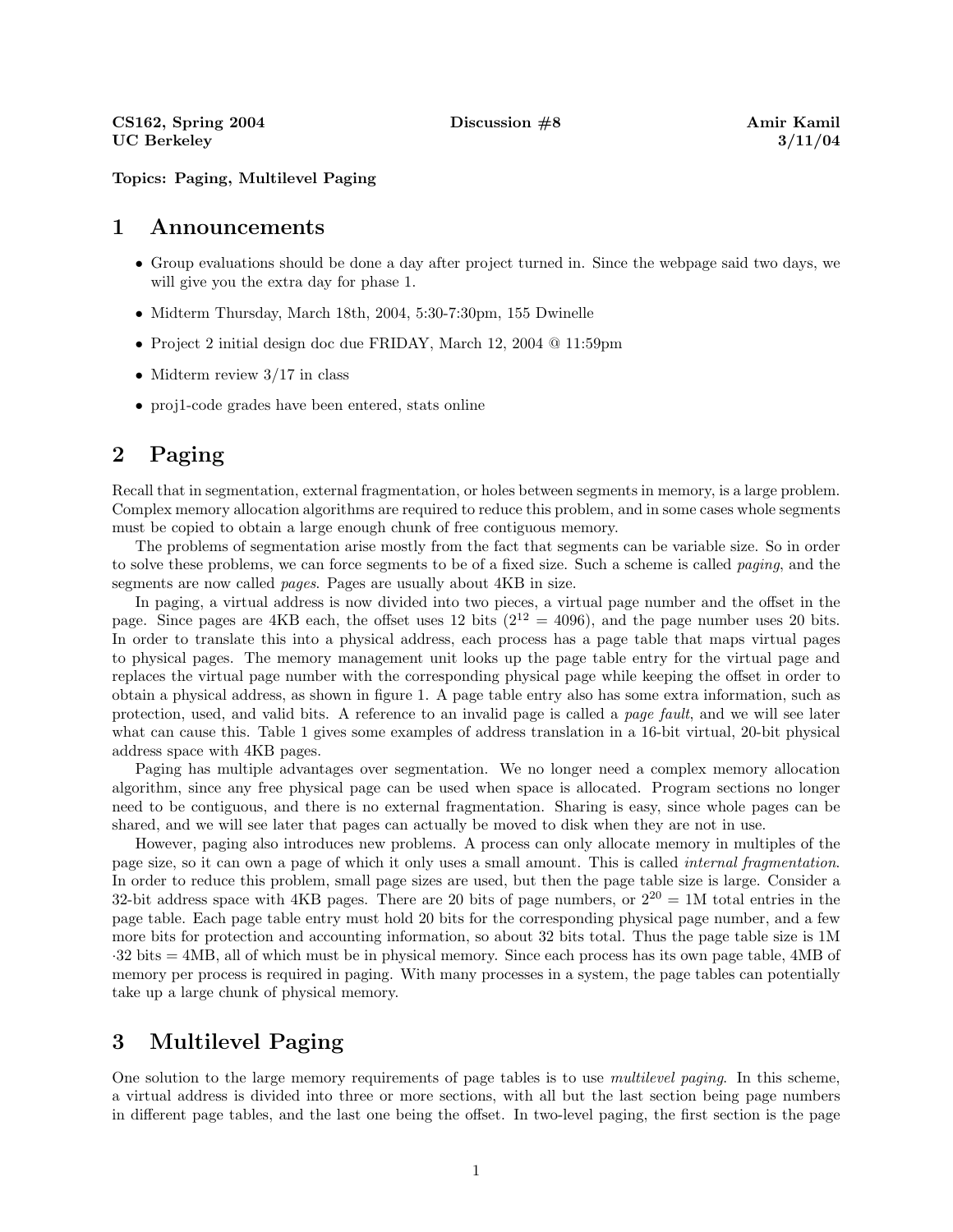

Figure 1: Translation procedure in paging for a 32-bit address space with 4KB pages.

| Virtual page number | Physical page number | Valid |
|---------------------|----------------------|-------|
|                     | 0x14                 | Y     |
|                     | 0x50                 | Y     |
| $\overline{2}$      | 0x52                 | Y     |
| 3                   | 0xFE                 | N     |
| 4                   | 0xA4                 | Y     |
| 5                   | 0x26                 | Y     |
| 6                   | 0x88                 | Y     |
| 7                   | 0x68                 | Y     |
| 8                   | 0xD4                 | N     |
| 9                   | 0x18                 | V     |
| .                   |                      |       |

| Virtual address | Physical address |
|-----------------|------------------|
| 0x156D          | 0x5056D          |
| 0x6400          | 0x88400          |
| 0x8888          | Page fault.      |
| 0x7888          | 0x68888          |
| 0x23F4          | 0x523F4          |
| 0x3A6B          | Page fault.      |

Table 1: Examples of address translation, using 4KB pages in a 16-bit virtual, 20-bit physical address space.